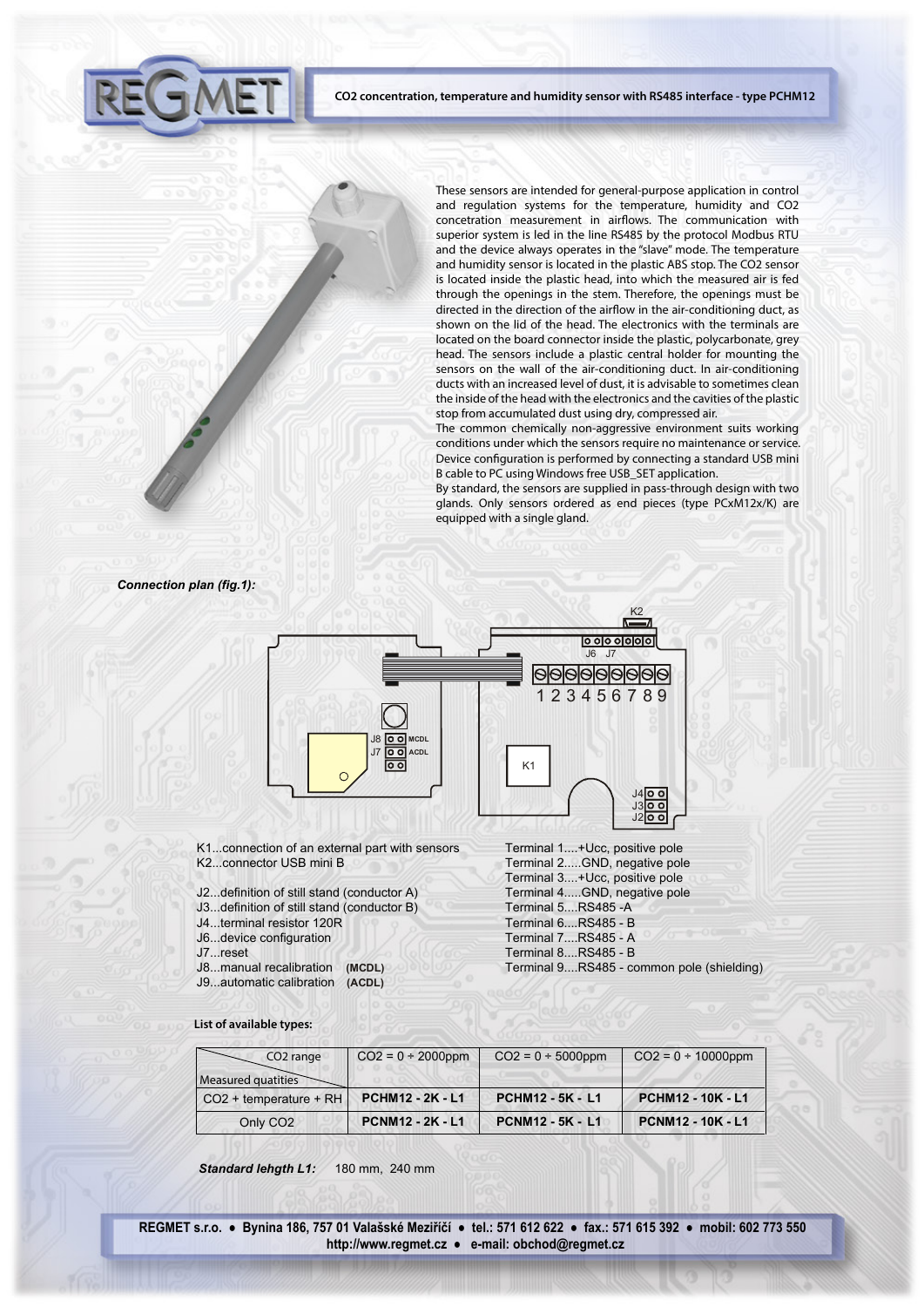## **Basic technical parameters**

| Supply voltage (Ucc)                                                      | 10 to 30 VDC                                                     |
|---------------------------------------------------------------------------|------------------------------------------------------------------|
| Power consumption/ peak <200ms)                                           | 0.5VA / 4VA                                                      |
| CO2/temperature/humidity resolution                                       | 1ppm / 0,1°C / 0,1%RH                                            |
| Accuracy - CO2 (range 0 - 2000ppm)                                        | $±30$ ppm $±3%$                                                  |
| Sampling interval for the measurement<br>of CO <sub>2</sub> concentration | 3s                                                               |
| Type of sensor T+RH                                                       | SHT31                                                            |
| Accuracy - temperature                                                    | $\pm$ 0,5°C (20 ÷ 40°C), $\pm$ 1°C (0 ÷ 60°C)                    |
| Accuracy - humidity (+25°C)                                               | $\pm$ 3% (20 $\div$ 80 %RH)                                      |
| Communication                                                             | RS485, protocol ModBus RTU,<br>8bits, 1 stop bit, without parity |
| <b>Baud rate</b>                                                          | $1200 \div 57600$ Bd                                             |
| Input impedance of the RS485 receiver                                     | min. 96 k $\Omega$ , typ. 150 k $\Omega$                         |
| Max, number of sensors on the line                                        | 254                                                              |
| <b>Galvanic separation RS485</b>                                          | yes, < 50V                                                       |
| Range of working temperature and humidity                                 | $-10 \div 60^{\circ}$ C/ 0 $\div$ 95 % RH without condensation   |
| Recommended calibration interval RH                                       | 2 years                                                          |
| Range of recommended storage temp. / RH                                   | 10 ÷ 50 °C/ 20 ÷ 60%RH                                           |
| Protection type of input sensor CO2                                       | <b>IP20</b>                                                      |
| Protection type of sensor T+RH                                            | <b>IP40</b>                                                      |
| Cable gland                                                               | PG9 / 8 mm                                                       |
| FW upgrade program                                                        | USB_BOOT; freeware; www.regmet.cz                                |
| <b>Terminal board</b>                                                     | CPP (wires max. 1 mm <sup>2</sup> )                              |
| Configuration and FW upgrade                                              | USBset; freeware; www.regmet.cz                                  |

1. Because the device has some own power consumption (especially the CO2 measurement module) and the temperature sensor is part of it, the measured temperature is affected by the energy emitted by the device. After installation of the sensor and tempering for min. 2h, the measured and actual temperature difference stabilizes at a constant value. For types with temperature measurement, the offset is preset to -2.0 °C. (this means that at the moment of connecting the supply voltage, the value on the line will be 2 °C lower than the actual value).

2. The sensor operates steadily in the recommended measuring range, which is 5 + 60 °C and 20 + 80% RH. Long-term exposure to high humidity, especially> 80% RH, resulting in gradually increasing deviation reading RH (+ 3% RH after 60 hours> 80% RH). After returning to the normal range, the RH will slowly return to the calibrated values. Long-term exposure to extreme conditions can accelerate the aging of the sensor.

Detailed information on conditions of long-term use of the sensor SHT31 under conditions out of the standard range, especially at the relative humidity >80% RH, are shown directly at the producer´s website at: http://www.sensirion.com

## *1.1 Properties of communication protocol:*

Protocol Modbus RTU with adjustable Baud rate 1200 - 57600 Bd, 8 bits, no parity, 1 stop bit, line RS485, half-duplex operation.

Supported features: 03 (0x03): Read Holding Registers 04 (0x04): Read Input Registers 06 (0x06): Write Single Register

16 (0x10): Write Multiple Registers

The communication protocol description is available at www.regmet.cz, in the document named the Implementation of Modbus protocol in devices Regmet of second generation.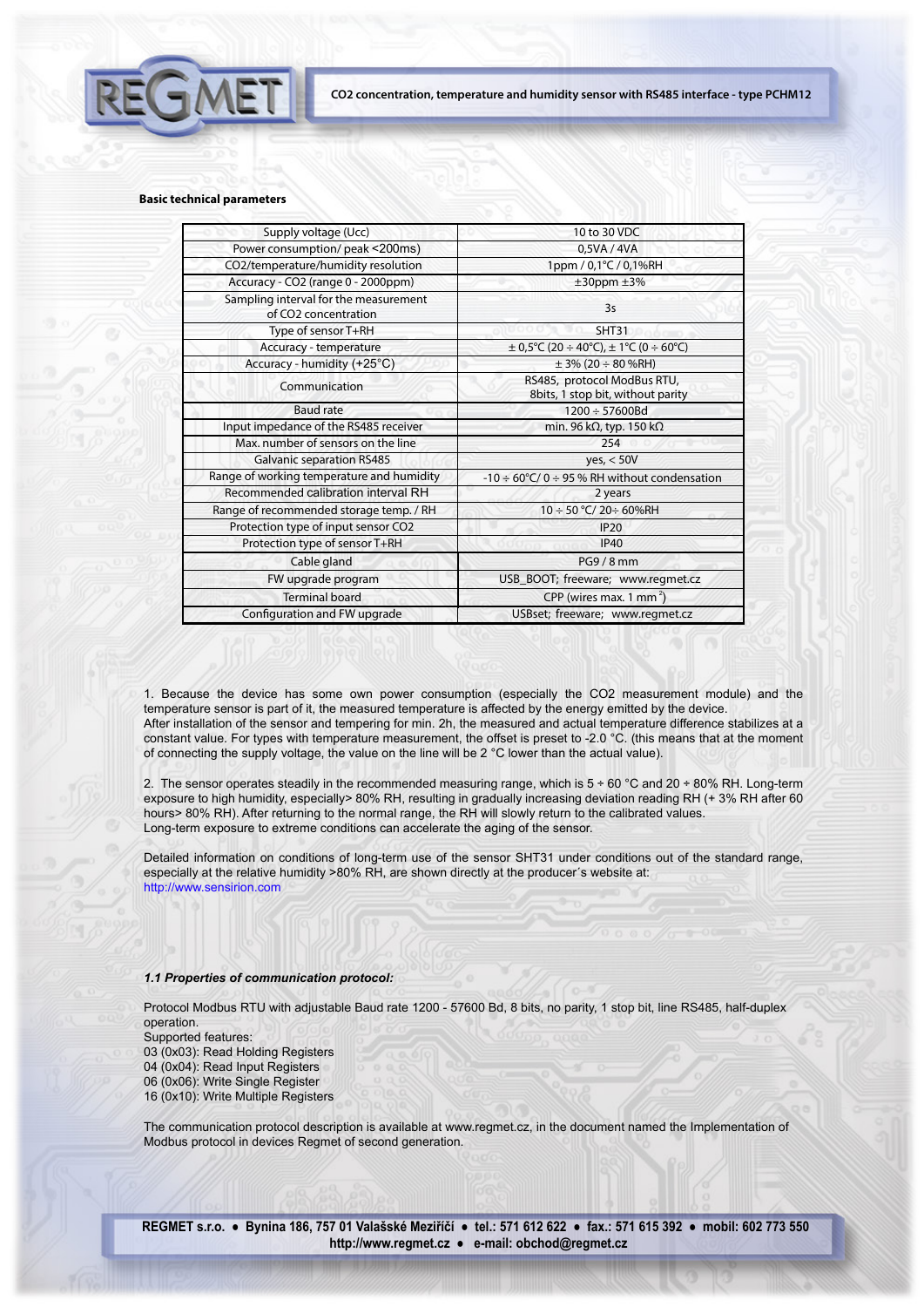

### *2.1 Description of registers of the device:*

## 1Modbus registr = 2 Byte

**During the transfer the register addresses are indexed from zero, i.e. register 0x0001 is physically sent through the busbar as 0x0000...**  (zero based addressing). The Holding registers will be mentioned in the description together with the function code field 4xxxx and the **Input registers including 3xxxx. Thus the Holding register 40001 is physically sent through the busbar as register 0000 and the Input register 30001 as 0000.**

Examples of communication are shown in Chapter 2.8.

The registers are divided in four basic memory zones:

**Operational registers** are situated at addresses 40001, 40002 and 40006. To read these registers use command no. 03 "register reading" (0x03 Read Holding Registers)

The configuration registers are situated in the zone of Holding registers at addresses 40041 to 40082. They are used for configuration of the device. The registration in registers is protected and allowed under the configuration mode, i.e. when the jumper shorts out the link J6. In this mode the device communicates at dedicated address 255 of the Baud rate 19200 Bd. The conguration registers can be rewritten only using the communication protocol and under the above stated conditions. The change of setting and at the same time the registration in FLASH is done only after writing 0xC003 (49155 dek) to 40029 – the Register Status

**The information registers** are situated in the zone of Input registers at addresses 30001 to 30032. They serve for unchanged preservation of device identification data.

The Status Register serves for two-way communication between the device and the superior system. The device notifies the superior system of the internal status and the superior system sends requests for performance of commands.

## **STATUS Information messages** from the device to the superior system:

- Normal Run, 0x0000 (0 dek) the device works in normal operational mode<br>- Menu Active, 0xB000 (45056 dek) the user has opened the manual menu
- (45056 dek) the user has opened the manual menu
- Memory Read, 0xB001 (45057 dek) the device is reading from FLASH
- Memory Write 0xB002 (45058 dek) the device is registering to FLASH

### **STATUS Error messages** from the device to the superior system:

| - CRC Error0xBE00 | (48640 dek)        | Application program is damaged in the FLASH memory   |
|-------------------|--------------------|------------------------------------------------------|
| - LCD Error0xBE01 | (48641 dek)        | Error of communication with LCD                      |
| - Sensor Error    | 0xBE02 (48642 dek) | Error of communication with the sensor               |
| - Memory Error    |                    | 0xBE03 (48643 dek) Error of communication with FLASH |

## **STATUS Commands** for the device issued from the superior system:

- Clear STATUS 0x0000 (0 dek) writes 0 to the register
- Write Area 3 0xC003 (49155 dek) it rewrites the Configuration registers to FLASH

In brackets behind the registers described, abbreviations of possible features may appear:

- R Read for reading
- W<sub>rite</sub> for writing
- WP Write protect for protected writing
- M Parallel manual access from the device menu

# *Description of operational registers:*

|                      |                          |  | Modbus registr [dek] |
|----------------------|--------------------------|--|----------------------|
| Measured temperature | Measured humidity        |  | - 4                  |
|                      | Measured CO <sub>2</sub> |  | ה - ר                |

### **4001 (R) – Measured temperature**

is detected with an inbuilt digital sensor that is built in the plastic stem of the sensor. The value is sent in °C in form of 16-bit number with sign (signed integer) multiplied by the constant 10:  $0x00FB = 251$ dek =  $25.1^{\circ}$ C.

### **Measured relative humidity of air:**

is detected with an inbuilt digital sensor that is built in the plastic stem of the sensor. The value is sent in % in form of 16-bits number with sign (signed integer) multiplied by the constant 10: 0x0164 = 356dek = 35.6%.

#### **Measured CO2 concetration:**

is detected with an a module that is embedded under the cover. The value is sent in ppm in form of 16-bits number with sign (signed integer): 0x0237 = 567dek = 567ppm.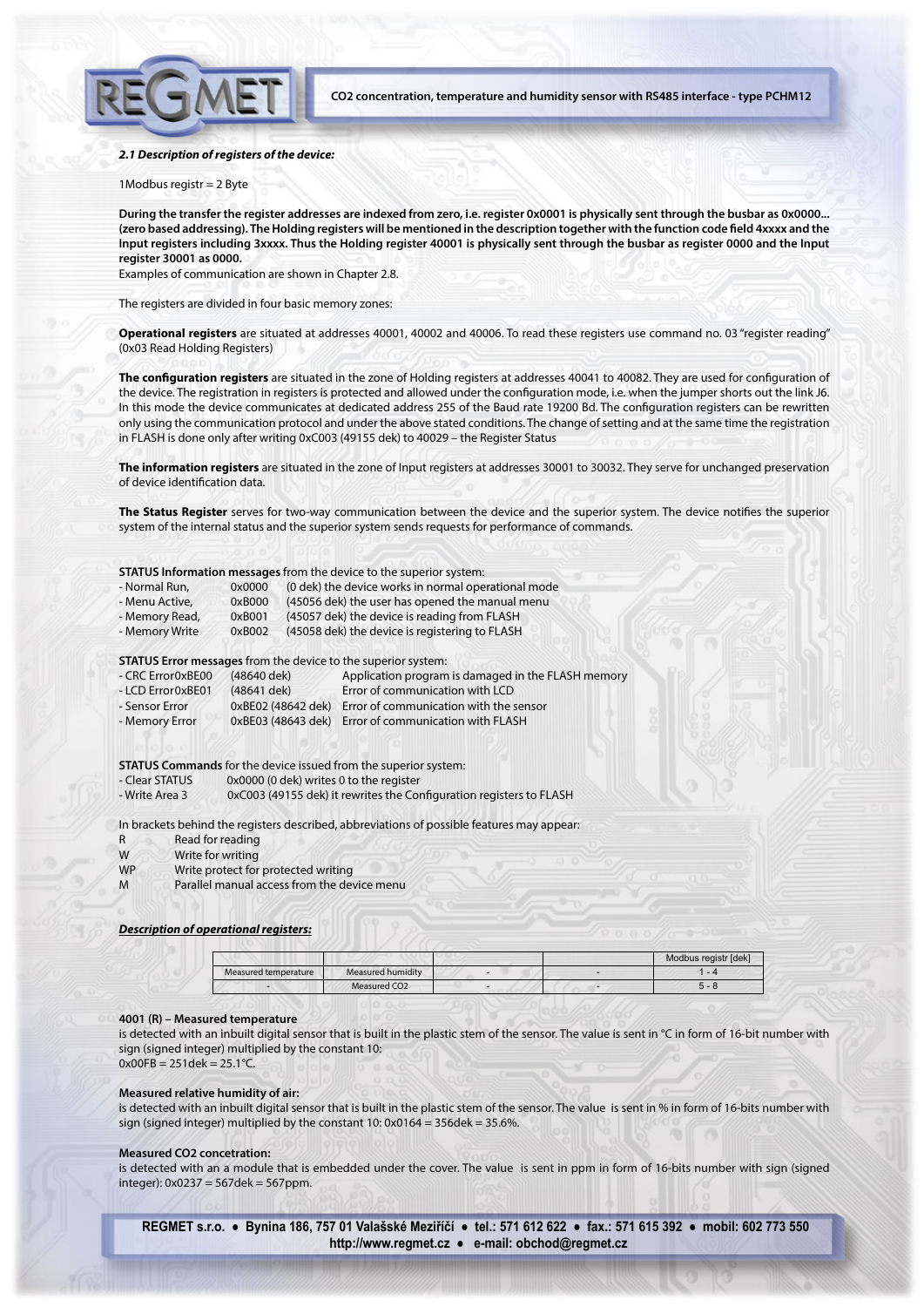

### **Description of the Status Register:**

|                | Modbus registr [dek] |
|----------------|----------------------|
| Status registr | c٠                   |

## **40029 (R,W) - Status Register:**

It provides the superior system with information on the internal status of the device, for example the current error statuses or information that the manual setting menu is currently activated by the user. At the same time it serves as the receiving register for special commands, for example rewrite/backup of working registers to FLASH.

The number format is 16-bit unsigned integer.

See the detailed description in the Status Register in Chapter **2.1 Description of device registers.**

# **Description of configuration registers**

### Saving into EEPROM is done **after writing** 0xC003 (49155 dec) to 40029 - Register Status !!!

| Text 1                   | Text <sub>2</sub>        | Text_3                   | Text 4                   | $41 - 44$ |
|--------------------------|--------------------------|--------------------------|--------------------------|-----------|
| Text 5                   | Text 6                   | Text <sub>7</sub>        | Text 8                   | $45 - 48$ |
| Network address          | <b>Baud rate</b>         | $\overline{\phantom{a}}$ | $\overline{\phantom{a}}$ | $49 - 52$ |
|                          |                          | $\overline{\phantom{a}}$ | $\overline{\phantom{a}}$ | $53 - 56$ |
|                          | ٠                        | $\overline{\phantom{a}}$ |                          | $57 - 60$ |
|                          | -                        | $\overline{\phantom{a}}$ | -                        | $61 - 64$ |
| $\overline{\phantom{a}}$ |                          | $\overline{\phantom{a}}$ | $\overline{\phantom{a}}$ | $65 - 68$ |
| $\overline{\phantom{a}}$ | $\overline{\phantom{a}}$ | ٠                        | ٠                        | $69 - 72$ |
| $\overline{\phantom{a}}$ | $\overline{a}$           |                          | $\overline{\phantom{a}}$ | $73 - 76$ |
| Measured temp., Offset   | Measured hum., Offse     | $\overline{\phantom{m}}$ |                          | $77 - 80$ |
| $\overline{\phantom{a}}$ | Measured CO2, Ofset      |                          | ٠                        | $81 - 84$ |

## **40041 ÷ 40048 (R,WP) - Text**

The custom text field. It is determined for the client's identification of the device. The number format is 16-bit unsigned integer. Two ASCII signs can be in one Modbus Register

## **40049 (R,WP) – Network address**

The network address of the sensor. The number format is 16-bit unsigned integer. It acquires the values  $0 \div 255$  dek, whereas the address 0 is reserved for the broadcast and the sensor does not respond to it, the address 255 is reserved for the controller configuration. Thus the range of available addresses is  $1 \div 254$ 

## **40050 (R,WP) – Baud rate**

The Baud rate. The number format is 16-bit unsigned integer. It acquires the values  $0 \div 6$  dek.

| value [dek] |  |  |                                                   |  |
|-------------|--|--|---------------------------------------------------|--|
| rate [Bd]   |  |  | 1200   2400   4800   9600   19200   38400   57600 |  |

### 40077 (R,WP) - Measured temperature, Offset

Setting the measured temperature offset.

The value is in °C in form of 16 bit number with a sign (signed integer) multiplied by the constant 10.

For example, when it seems that the device shows a value 1°C higher (for example due to the inappropriate location, heating caused by frequent communication with the loaded line...), value – 10 will be set in this register and the device will display and send the temperature value decreased by 1°C than the actually measured value is.

## 40078 (R,WP) - Measured humidity, Offset

Setting the measured humidity offset.

The value is in % in form of 16 bit number with a sign (signed integer) multiplied by the constant 10.

#### **40082 (R,WP) – Measured CO2, Offset**

Setting the measured CO2 offset. The value is in ppm in form of 16 bit number with a sign (signed integer).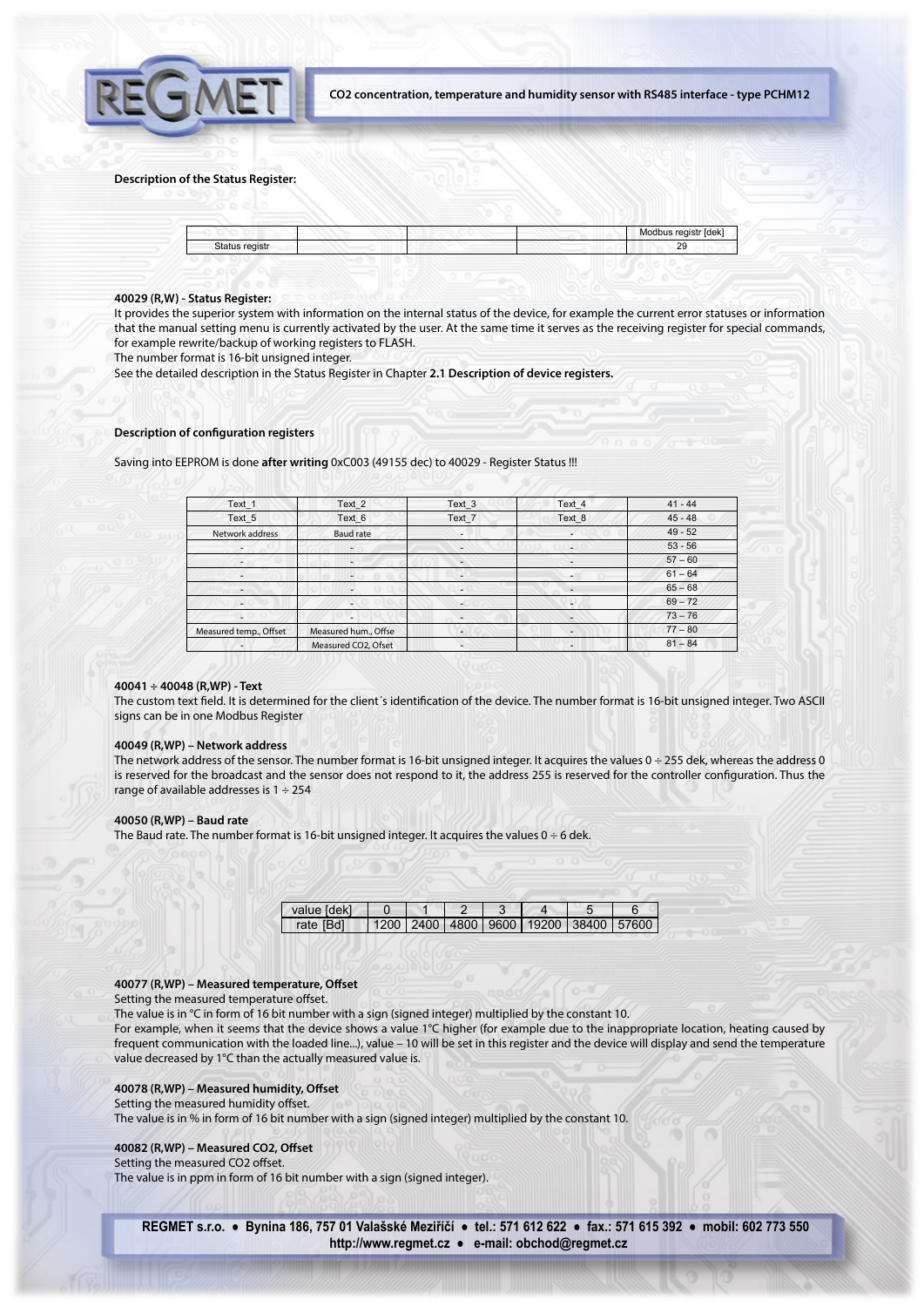

## **Description of information registers**

|                     |                     |                     |                     | Modbus registr [dek] |
|---------------------|---------------------|---------------------|---------------------|----------------------|
| HW Platform 1       | HW Platform 2       | HW Platform 3       | HW Platform 4       | $1 - 4$              |
| HW Platform 5       | HW Platform 6       | HW Platform 7       | HW Platform 8       | $5 - 8$              |
| HW Version 1        | HW Version 2        | HW Version 3        | HW Version 4        | $9 - 12$             |
| FW Boot Version 1   | FW Boot Version 2   | FW Boot Version 3   | FW Boot Version 4   | $13 - 16$            |
| <b>ID</b> Device 1  | <b>ID</b> Device 2  | <b>ID</b> Device 3  | ID Device 4         | $17 - 20$            |
| <b>ID</b> Device 5  | ID Device 6         | <b>ID</b> Device 7  | ID Device 8         | $21 - 24$            |
| FW Applic Version 1 | FW Applic Version 2 | FW Applic Version 3 | FW Applic Version 4 | $25 - 28$            |
| 0x0000              | 0x0000              | 0x0000              | 0x0000              | $29 - 32$            |

Information on HW and SW of the device, commands 04 (Read Input Registers) are counted at the addresses 30001 to 30032 (including the function code field 3xxxx, i.e. register 30001 is sent through the bus bar as register 0000). The number format is 16 bit unsigned integer. One Modbus register contains two ASCII signs.

## **SW configuration of sensor using the USBset program:**

The conguration application USBset is freely available at producer's web pages. The controlled can be configured only when the jumper J6 is inserted before the connection of supply voltage (reset). The sensor is connected with PC using the cable of USB mini B type. With connected cable the USB communication has the priority over the line RS485.

After the launching of USBset program, the basic window is opened and the connected sensor is automatically connected with the hosting PC.

| <b>GUSBset Pro 00.00.27</b><br>Soubor Nástroje Nastavení Nápověda |                              |                               | $\vert x \vert$ |
|-------------------------------------------------------------------|------------------------------|-------------------------------|-----------------|
| <b>HID ID</b><br>USB HID platform 002                             | <b>Device</b><br><b>PCHM</b> | <b>FW</b> version<br>b0.00.00 |                 |
|                                                                   |                              |                               | n               |
|                                                                   |                              |                               | o               |
| START R                                                           | STOP                         | KONFIGURACE<br>READ           |                 |

With c licking on the "**READ**" button opens the window with the current input values.

| Teplota  |  |
|----------|--|
| 26,6 °C  |  |
| Vihkost  |  |
| 34,2 %RH |  |
|          |  |

 $\mathbf{x}$ 

With clicking on the button "SET" the configuration window gets opened.

**REGMET s.r.o. ● Bynina 186, 757 01 Valašské Meziříčí ● tel.: 571 612 622 ● fax.: 571 615 392 ● mobil: 602 773 550 http://www.regmet.cz ● e-mail: obchod@regmet.cz** 

Cancel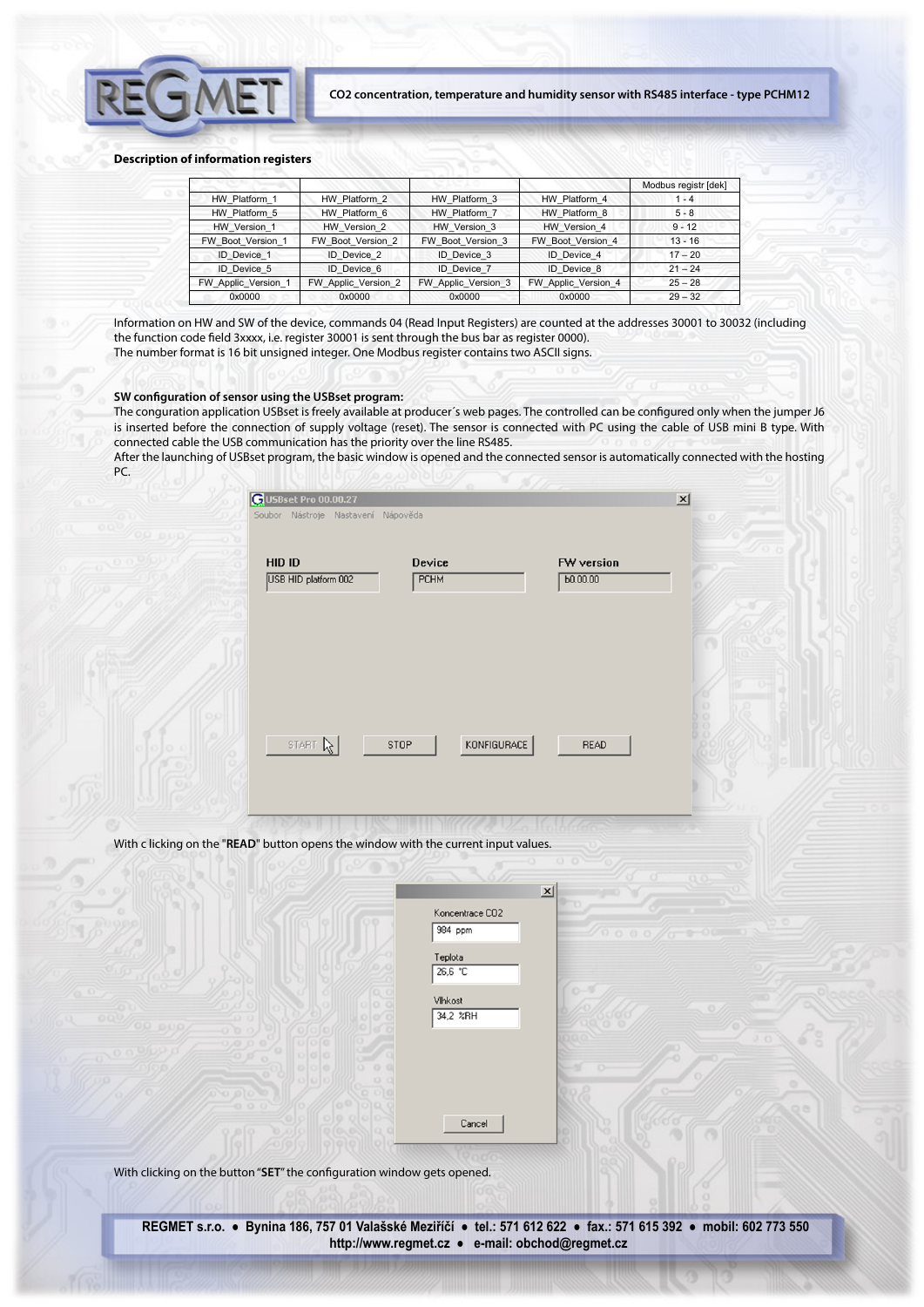

 $\vert x \vert$ 

| Posuv měřené hodnoty |                      |                  |                             |               |          |   |
|----------------------|----------------------|------------------|-----------------------------|---------------|----------|---|
| Teplota [°C]<br>0.0  | Vihkost [%RH]<br>0.0 |                  | Koncentrace CO2 [ppm]<br>٥  |               |          |   |
| Textové pole         |                      |                  | Sit'ové nastavení<br>Adresa |               | Rychlost |   |
| PCHM Regmet          |                      |                  | 1                           |               | 19200Bd  | ≖ |
|                      |                      |                  |                             |               |          |   |
|                      | Otevřík Nastavení    | Uložit Nastavení |                             | Přednastavení |          |   |
|                      | Načíst PCHM          | Zapsat PCHM      |                             | Cancel        |          |   |

With clicking on the button "**READ**" the conguration values from the ash memory of sensor are read.

### **Shift of measured value (T, RH, CO2)**

For example, when it seems the device measures over by 1° C (for example due to the inappropriate location, own heating at often communication with loaded line...), the value – 1,0 is set and the device will display and send the temperature value lower by 1°C than the really measured value is.

Text field ...intended for the client's identification of the controller (title, location...).

**Address**...selection of network address in the range 1 ÷ 254 for the operation of sensor in the serial line

**Baud rate**...selection of Baud rate in the range 1200 ÷ 57600 Bd for the operation of sensor in the serial line

After setting of required values and quantities the new configuration values are saved in the flash memory of the device by clicking on the button "**Write**"

The writing into the flash memory is conditioned by insertion of jumper J6 (authorisation for configuration values recording) before the clicking on the button "**Write**"

By clicking on the button "Cancel" the configuration windows gets closed.

After USB cable disconnection the jumper J6 is pulled out and the device is ready for operation

### *Variation of the application part FW:*

After the USBset program launching click on the Tools – BootLoader and the windows gets opened:

| <b>BootLoader</b>                             |                           | $\vert x \vert$                    |
|-----------------------------------------------|---------------------------|------------------------------------|
| HW Platform<br>PHD <sub>1x</sub>              | <b>HW</b> Version<br>0.0. | <b>Boot SW Version</b><br>00.00.10 |
| C:\Reg_PCHM_L151_b000.rgm                     |                           |                                    |
| OpenFile                                      | DownLoad                  | HW Info<br>Cancel                  |
| <b>Boot Status</b><br>Reset zarizeni je hotov |                           |                                    |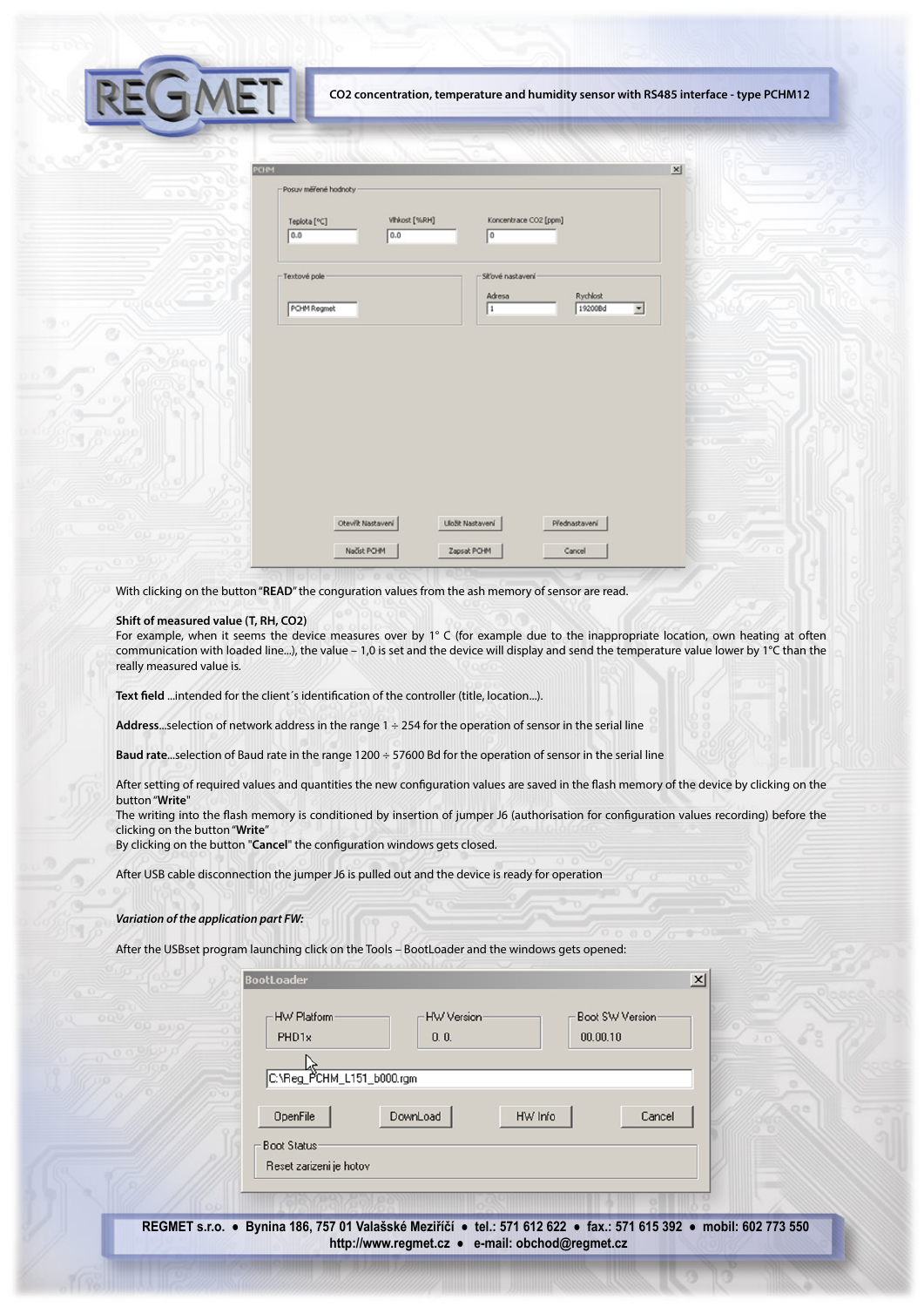The work with application is conditioned by insertion of the jumper J6 (authorisation for conguration values recording). Using the button "OpenFile" the new application FW is chosen and using the button "DownLoad" the FW variation gets started, being automatically controlled by PC and the device.

For the maximum simplicity and safety every device has unambiguous identification of HW platform. This designation describes HW topology and also defines what application FW can be sued for the specific type of HW. This information can be read through the button "HW info".

The application FW are distributed in data format ".reg ". In case of application variation the information on HW platform and HW version are always read after the connection of PC with the device. At the same time, the HW platforms descriptors and HW versions from the file "reg" are read. Provided HW platform and HW version are not compatible, the FW variation cannot be done. Provided the communication failure occurs during the application FW variation, for example due to the supply voltage drop, the application SW will not be functional. In such case the automatic launching of "bootload" process as well as the automatic

reading of HW info will not work. The Bootloader in the device gets always activated after the reset, thus it is necessary to reset manually. Using the RESET jumper or the simple disconnection and subsequent connection of supply voltage.

Provided the automatic sequence of FW variation launching is damaged:

- switch off the device or connect the jumper at RESET pins
- launch the bootload process using the button "DownLoad"
- switch on the supply voltage or release the RESET jumper
- delay between the activation of button "DownLoad" and the switching on or by the RESET shall be shorter than 2s.

After the USB cable disconnection the jumper J6 is pulled out and the device reset is performed using the short shorting of RST jumper  $(17)$ 

The integrity check of content of memory:

The bootloader as well as the application are protected by control total sums. Provided the data integrity is broken, the content of FLASH memory MCU is damaged and the damaged program will not be launched.

### **Examples of communication controller frames**

### **Frame "03" reading N-registers**

## Master:

02 03 00 04 00 03 Crc Crc

- │ │ └ └ Number of read registers (3 registers) │ │
- └ └ Address of initially read register (0x0004 hex) │ │
- Command (Reading N registers)  $\mathbf{r}$
- Module address (module with address 2) └

## Slave:

#### 02 03 06 00 FF FF FF 00 01 Crc Crc

| L L L L L Data from register/0x00FF hex.                        |                   |
|-----------------------------------------------------------------|-------------------|
| $\mathsf{L}\;$ Number of bytes (6)                              | $OxFFFF$ hex,     |
| $L$ Command (Reading N registers)                               | $\log 0001$ hex / |
| $\overline{\phantom{a}}$ Module address (module with address 2) |                   |

The address of the initial register is 0x0005 hex, which is the address of the measured temperature register, the number of read registers is three. Serviceable data is the refore: Measured temperature  $0x00FF$  hex = 25.5°C, required correction 0xFFFF hex = -0.1 $^{\circ}$ C, push button position 0x0001 hex = P/B final position active, LED is ON.

### **Command 06 (0x06) Write Single Register: Master**

FF 06 00 1C C0 03 Crc Crc

- $L L$  Registered data (0xC003 = 49155dek)  $L$  Address of registered register (0x001D\*\*)
- │ └ Command (Write Single Register)

Address of device (with inserted jumper J6 - address 255) Slave:

FF 06 00 1C C0 03 Crc Crc

│ │ │ │ └ └ Registered data (0xC003 = 49155dek)

L Address of registered register (0x001D\*\*)

**Command (Write Single Register)** 

└ Address of device (with inserted jumper J6 - address 255)



## Master:



(module with embedded jumper "service" - address 255) Slave:

- FF 10 20 09 00 01 Crc Crc │ │ │ │ └ └ Number of written registers (1)
	- L Address of first written register (0x200A\*\*)
	- Command( Preset Multiple Registers )
- Address module

(module with embedded jumper "service" - address 255)

Writing data 0x0904 to the register 0x200 A\*\* is set address 9 and communication speed of 19200 Bd.

During sending of query to device initial register address and number of registers to read are sent.

 Register addresses are indexed from zero - register 0x0005 is physically send as value 0x0004... (zero based addressing)

By writing the value 49155dek in register 0x001D\*\* (40029 - Status Register), the configuration registers are saved in the flash memory of the device. If, for example, the communication address and rate pursuant to the previous example are changed through the network, then after this registration in the Status Register this change will be valid even after the device is reset or switched off.

\*\* During the transfer the addresses of registers are indexed from zero, i.e. register 0x0001 is physically sent through the bus bar as 0x0000 ... (zero based addressing).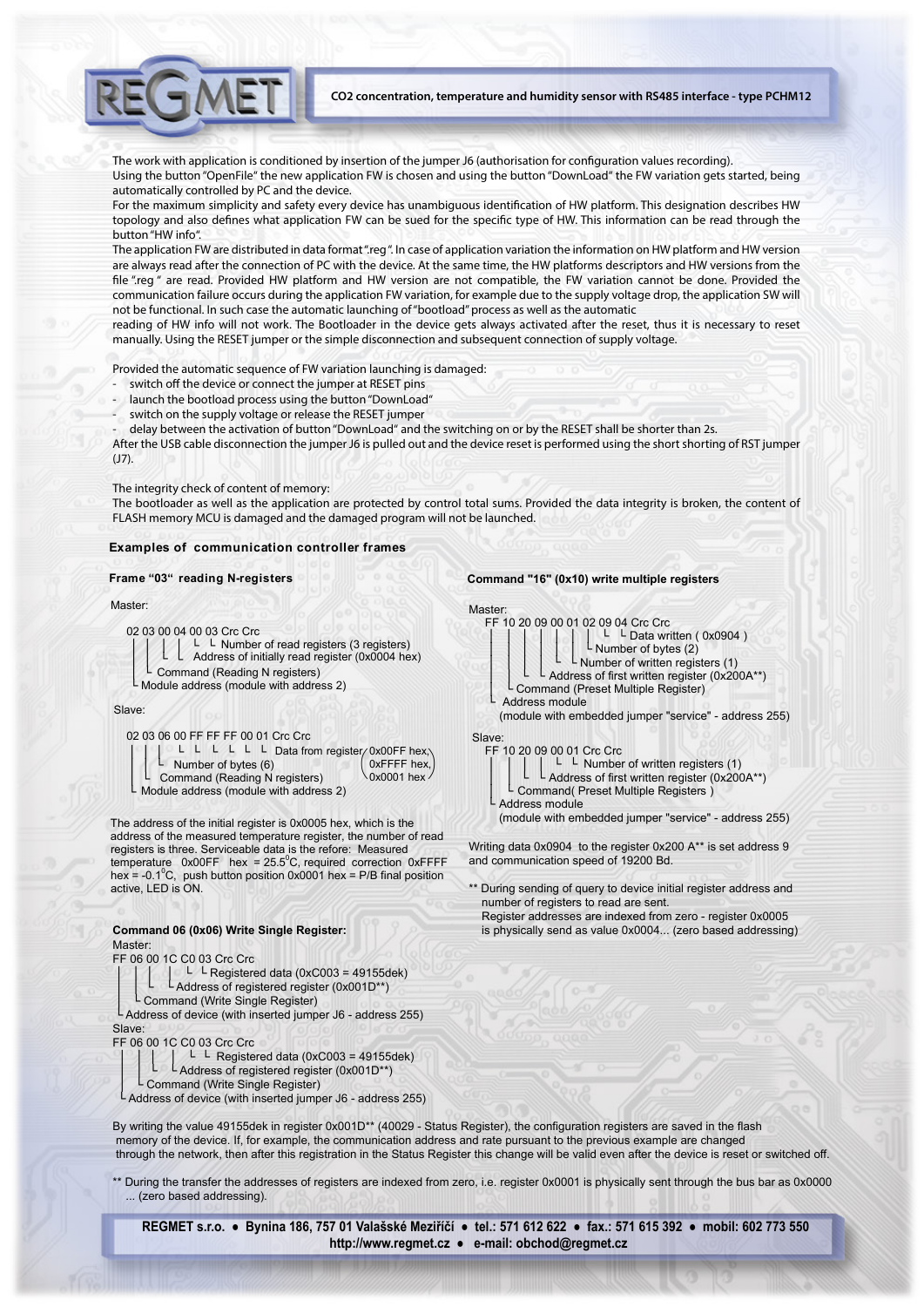

## **Content Modbus Holding Registers (Table 2):**

Description of operational registers:

|                      |                                       |  | Modbus registr [dek] |
|----------------------|---------------------------------------|--|----------------------|
| Measured temperature | Measured humidity                     |  | ۰                    |
|                      | Measured CO <sub>2</sub> concetration |  |                      |

Description of the Status Register

Status registr<sub>29</sub>

Description of configuration registers The saving in FLASH is done only after writing 0xC003 (49155 dek) to 40029 – the Register Status.

| Text_1                 | Text_2                             | Text <sub>3</sub>        | Text_4                   | $41 - 44$ |
|------------------------|------------------------------------|--------------------------|--------------------------|-----------|
| Text 5                 | Text 6                             | Text_7                   | Text 8                   | $45 - 48$ |
| Network address        | Baud rate                          |                          |                          | $49 - 52$ |
| ۰.                     | ٠                                  | $\overline{\phantom{a}}$ | $\overline{\phantom{a}}$ | $53 - 56$ |
| ۰                      | $\overline{\phantom{a}}$           |                          | ٠                        | $57 - 60$ |
| ٠                      |                                    |                          |                          | $61 - 64$ |
|                        | $\overline{\phantom{a}}$           |                          | ۰                        | $65 - 68$ |
| ٠                      |                                    | $\sim$                   |                          | $69 - 72$ |
| ۰.                     | $\overline{\phantom{a}}$           |                          |                          | $73 - 76$ |
| Measured temp., Offset | Measured hum., Offset              | التواكية المستورة        | ×.                       | $77 - 80$ |
|                        | Measured Co2 concetration,, Offset |                          | $\overline{\phantom{a}}$ | $81 - 84$ |

## *The function of the automatic calibration (ACDL) and the manual recalibration (MCDL):*

The CO2 sensor contains optical elements, which "age" during operations and the sensor losses its accuracy. In normal living rooms, where occasional complete air exchange of the room is assumed, ageing is compensated by setting the ACDL mode, which is the automatic calibration function. This function is activated by a permanent short-circuit of the J7 connector, when the first automatic calibration takes place after 3 days and then after every week.

In areas, where it is not possible to use the automatic calibration function, it is advisable to occasionally use the manual recalibration function. This is done by placing sensors with a connected voltage supply into the ventilated area, preferably into an outdoor environment (CO2 content = approx. 400ppm) for at least 30 minutes. Then, the J8 connector is short-circuited for 10 minutes. After 10 minutes, the connector is disconnected and the sensor works with modified values. The senor must be placed in a ventilated area for the duration of the recalibration.

The instrument is supplied calibrated from the manufacturer without any set mode. It is up to the user to choose how the calibration will take place. The majority of the users use the optimal automatic calibration function (ACDL), thereby connected to J9.

## **Example of wiring the sensors in the system:**